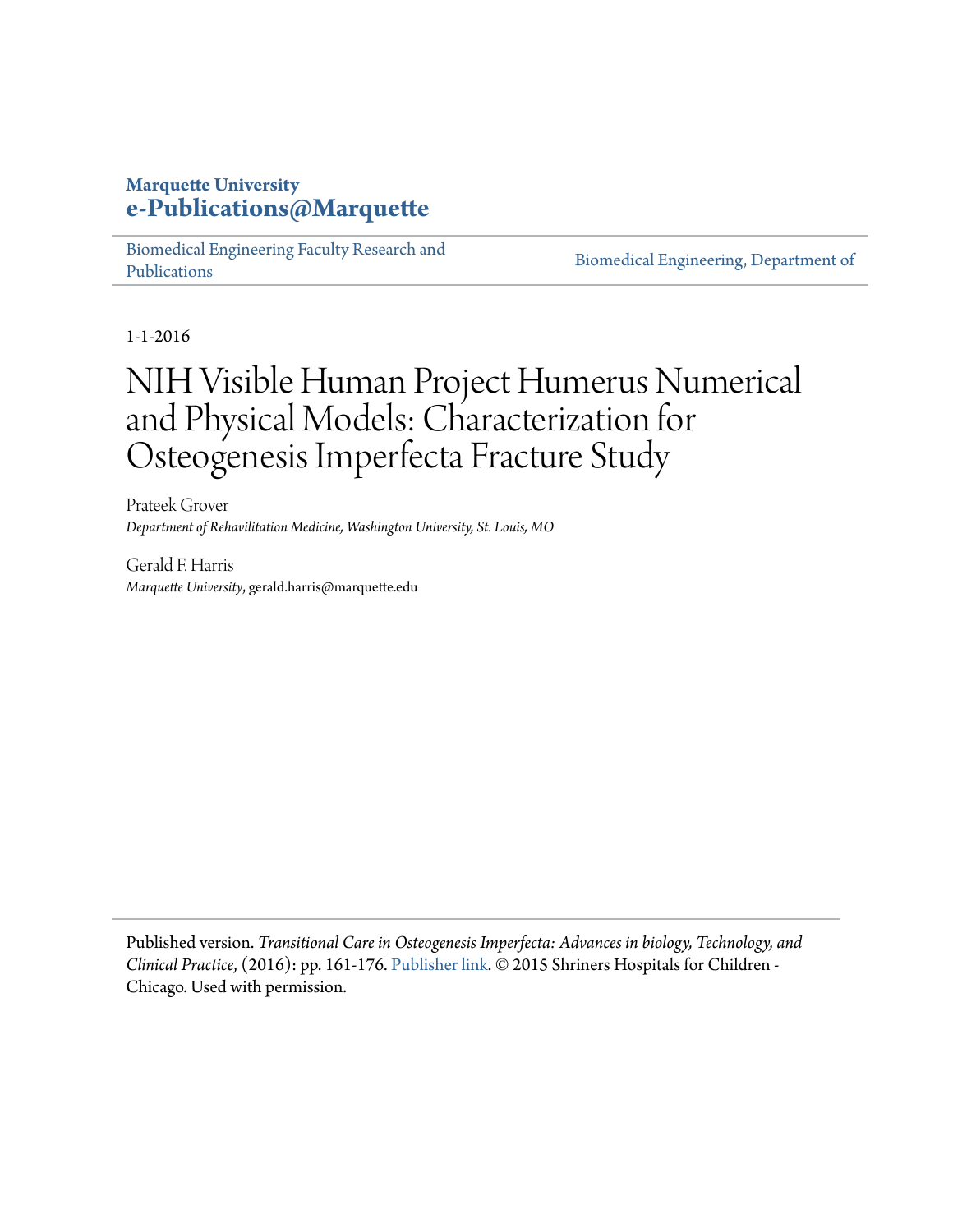## 10 NIH VISIBLE HUMAN PROJECT **HUMERUS NUMERICAL AND PHYSICAL MODFLS: CHARACTERIZATION FOR OSTEOGENESIS IMPERFECTA FRACTURE STUDY**

Prateek Grover, M.D., Ph.D.<sup>1</sup> Gerald Harris, Ph.D., P.E.<sup>2,3</sup>

<sup>1</sup> Department of Rehabilitation Medicine, Washington University, St. Louis, MO

<sup>2</sup> Orthopaedic and Rehabilitation Engineering Center (OREC),

Marquette University and The Medical College of Wisconsin, Milwaukee, WI <sup>3</sup> Shriners Hospitals for Children, Chicago, IL

### **INTRODUCTION**

Long bone fractures in the osteogenesis imperfecta (OI) population present with a bimodal age distribution, in the pre-adolescent and post-middle age groups.<sup>1</sup> The humerus is the most common upper extremity bone to fracture.<sup>1</sup> The fractures are most commonly transverse, subperiosteal, minimally displaced,<sup>1</sup> not prone to nonunion,<sup>1</sup> and often located at the convexity of the curved diaphysis.<sup>2</sup> The increased fracture risk has been attributed to multiple genetic mutations that result in quantitative (OI type) I) and/or qualitative (OI types II-IV) changes in type I collagen.<sup>3</sup> Consequent alterations in bone material-properties and structure have been documented. The major cortical and cancellous bone material-properties affected include bone mineral density,<sup>4,5</sup> longitudinal modulus and hardness.<sup>6,7</sup> Alterations in structure at the microscopic level include thinning of trabeculae,<sup>8</sup> loss of cancellous and cortical bone volume,<sup>9</sup> loss of Haversian lamellar bone structure and resemblance to fetal woven bone<sup>1</sup> Structural alterations at the macroscopic level include a reduction in cross-sectional area as well as cortical width.<sup>10,11</sup>

Refracture at or close to the site of previous fracture is also well documented.<sup>1</sup> Proposed contributory factors for refracture include joint contractures and deformity of the upper extremities.<sup>12</sup> Humeral deformities are most common in the postero-medial (35.6%) and medial (32.2%) planes,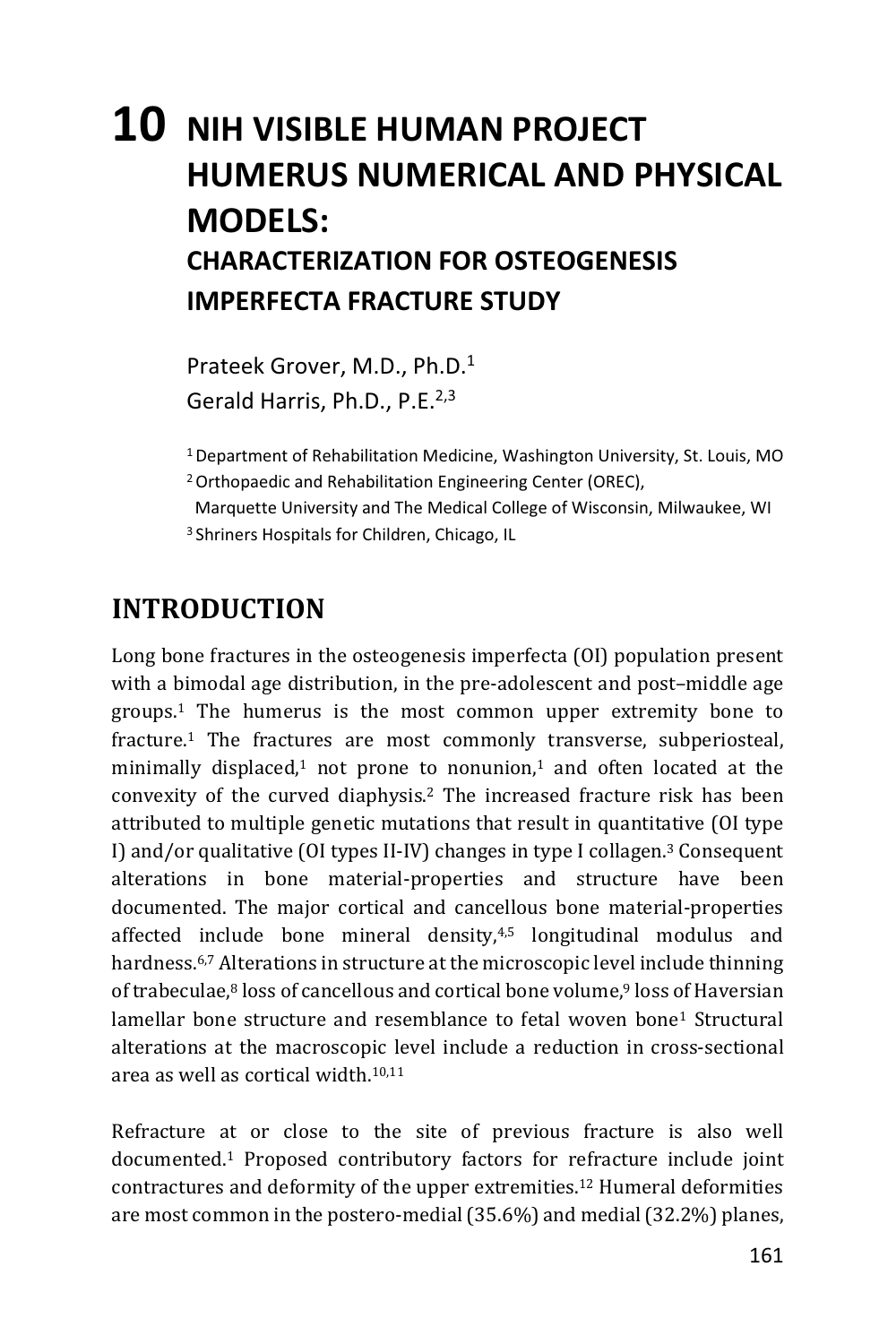followed by the antero-medial plane (27.1%). Pure posterior (3.4%) and anterior  $(1.7%)$  deformities are much less common.<sup>13</sup> The greatest incidence of deformity has been attributed variably to both OI type  $I<sup>1</sup>$  and type III.<sup>13</sup> Amako further quantified the incidence of severity of humeral deformity in OI type III. Overall, the "no deformity" group was larger than any of the deformity groups. Among the "deformity" groups, the "30-59 degrees" was the largest group, followed by the "greater than 60 degrees" and "0-29 degree" groups.

In addition to humeral deformity, additional loads imposed on the humerus in the OI subpopulation ambulating with assistive devices such as Lofstrand crutches could further increase fracture risk.<sup>14</sup> This predisposition of the humerus to fracture and refracture in OI, as a consequence of altered material properties and geometry, as well as increased functional requirements (ambulatory aids) is presented in Figure 1, and can be studied at the macroscopic structural level using anatomic humerus models and corresponding 3D computational geometry.

The only known anatomic models of the human humerus are the Composite humerus models (3<sup>rd</sup> and 4<sup>th</sup> generation, Sawbones Worldwide, Pacific Research Labs, Vashon, WA). The 4<sup>th</sup> generation cortical and cancellous simulation materials in these models have been designed to closely simulate human bone material properties, including fracture toughness, fatigue life, strength, modulus and thermal stability.<sup>15</sup> Consistent geometry and smallrange variability in material properties have allowed researchers to use similar femur and tibial models for clinical applications,<sup>16,17</sup> as an alternative to cadaveric bones, which require strict preservation and handling precautions.<sup>18</sup> However, increased fracture risk in the humerus in OI has not been studied using these models.

In addition, the 3D-computational geometry of these models lacks the potential for source-derived addition of muscle attachments, as would be possible for an anatomic model derived from a complete body visceral and musculoskeletal image dataset, such as the NIH Visible Human Project.<sup>19</sup> This presently non-extant muscle attachment-mapped geometry of the humerus, analogous to the existing "Standardized 3D computational geometry" of the composite femur,<sup>20</sup> has benchmark value.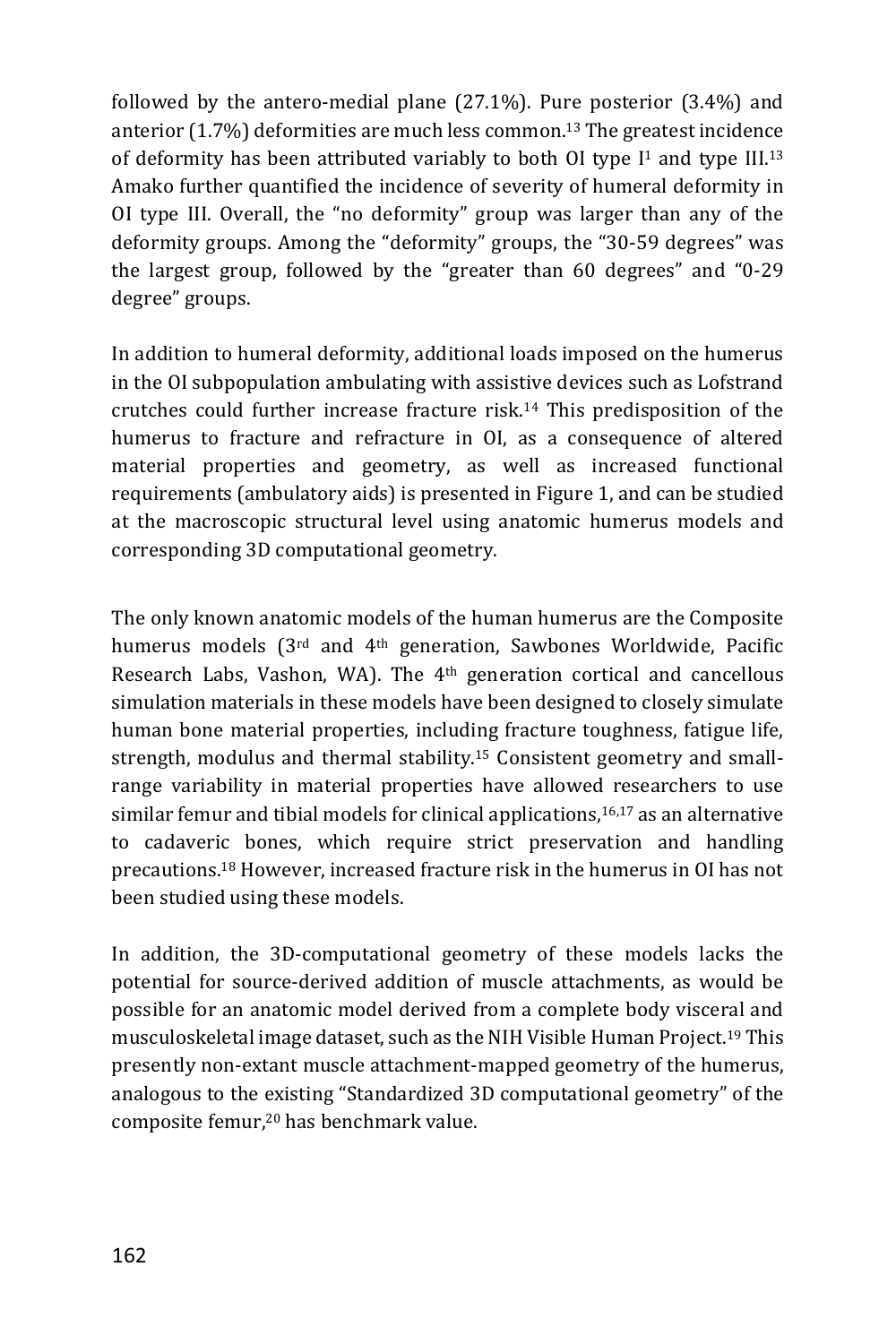

Figure 1. Factors predisposing the humerus to fracture and refracture in osteogenesis imperfecta.

Finally, the NIH Visible Human Project (NIH VHP) image-dataset based anatomic humerus physical model and its corresponding 3D-computational geometry can be used together as a "Reference Humerus" model to create a finite element (FE) humerus model. This FE model can be modified to simulate OI, and study both pathology-specific and patient-specific fracture risk. No standardized physical model and corresponding computational geometry for developing FE models of the humerus has been reported in the literature

The goal of the overall project is to study humeral fracture risk in OI, especially in the subpopulation ambulating with Lofstrand crutches, using a mechanically and anatomically characterized "Reference Humerus" tool. The project is divided into three phases. The present study focuses on the first phase of this project, namely, the design and development of the a "Reference" Humerus" model, comprising both a physical model and computational geometry, from the NIH Visible Human Project, based upon identified "definition-of-reference" criteria. Anatomic and mechanical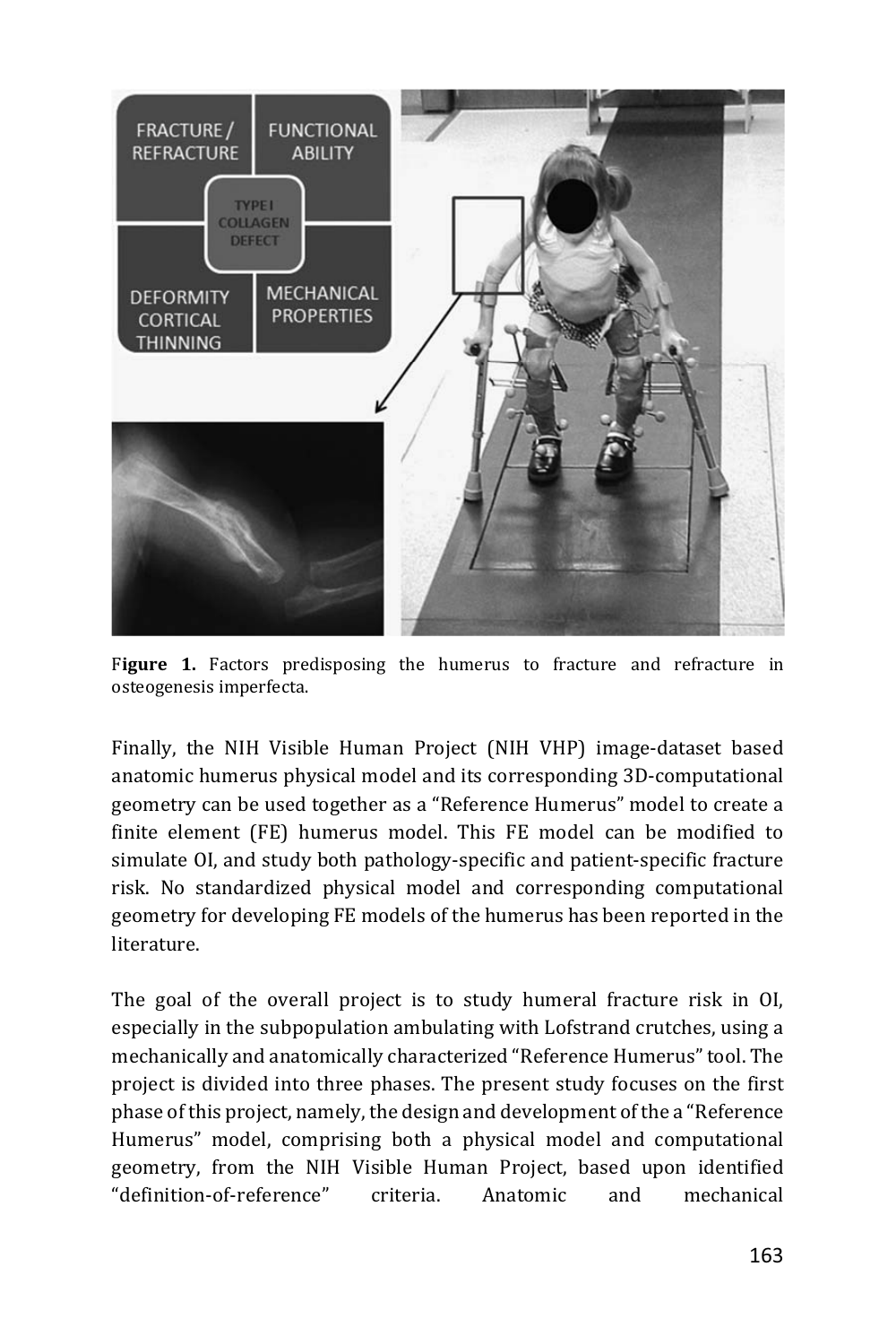characterizations of this model, followed by the model's application to OI for studying fracture risk, comprise the second and third phases, respectively.

### **METHODS**

"Definition-of-reference" criteria were identified and incorporated in the development process of the "Reference Humerus" model. The development process was comprised of three sequential phases, namely, (a) development of 3D-humerus geometry from the NIH Visible Human Project image dataset, (b) development of a physical model, the Humerus-Visible Human Project (H-VHP) from the 3D-humerus geometry, and (c) development of 3Dcomputational geometry of the H-VHP. The physical model, H-VHP, and its 3D-computational geometry together comprise the "Reference Humerus" model

### "Definition-of-Reference" Criteria

Five criteria were defined for the development of the "Reference Humerus" model. The first four criteria were used to accomplish the first phase of the project, which is the focus of this publication. The fifth criterion is pertinent to the second phase.

#### **Physical Model, H-VHO: Standard Source of Geometry**

The NIH Visible Human Project, comprised of MRI, CT, and new and old anatomical image subsets, has been used for a multitude of technical (image processing, virtual reality) and clinical (diagnosis, presurgical planning) research and teaching projects, as well as for commercial applications extending from art to industry, by approximately 2,000 licensees in over 48 countries.<sup>19</sup> As a source of geometry for an FE model of the humerus, the NIH VHP offers significant advantage over both composite humerus models <sup>15</sup> and cadaveric humeri. This is because this standard source of accurate. accessible, and complete musculoskeletal and visceral high-resolution anatomic data of one specific human enables potential addition of soft tissues such as muscles and ligaments, as well as joints to the osteoanatomy of the humerus. Among the data subsets, the new anatomic image subset is preferred to the CT scan subset, since the latter is lower in resolution and lacks complete definition of the distal humerus. A sample image slice from the NIH VHP newer anatomic image dataset demonstrating complete visceral and musculoskeletal image data is presented in Figure 2.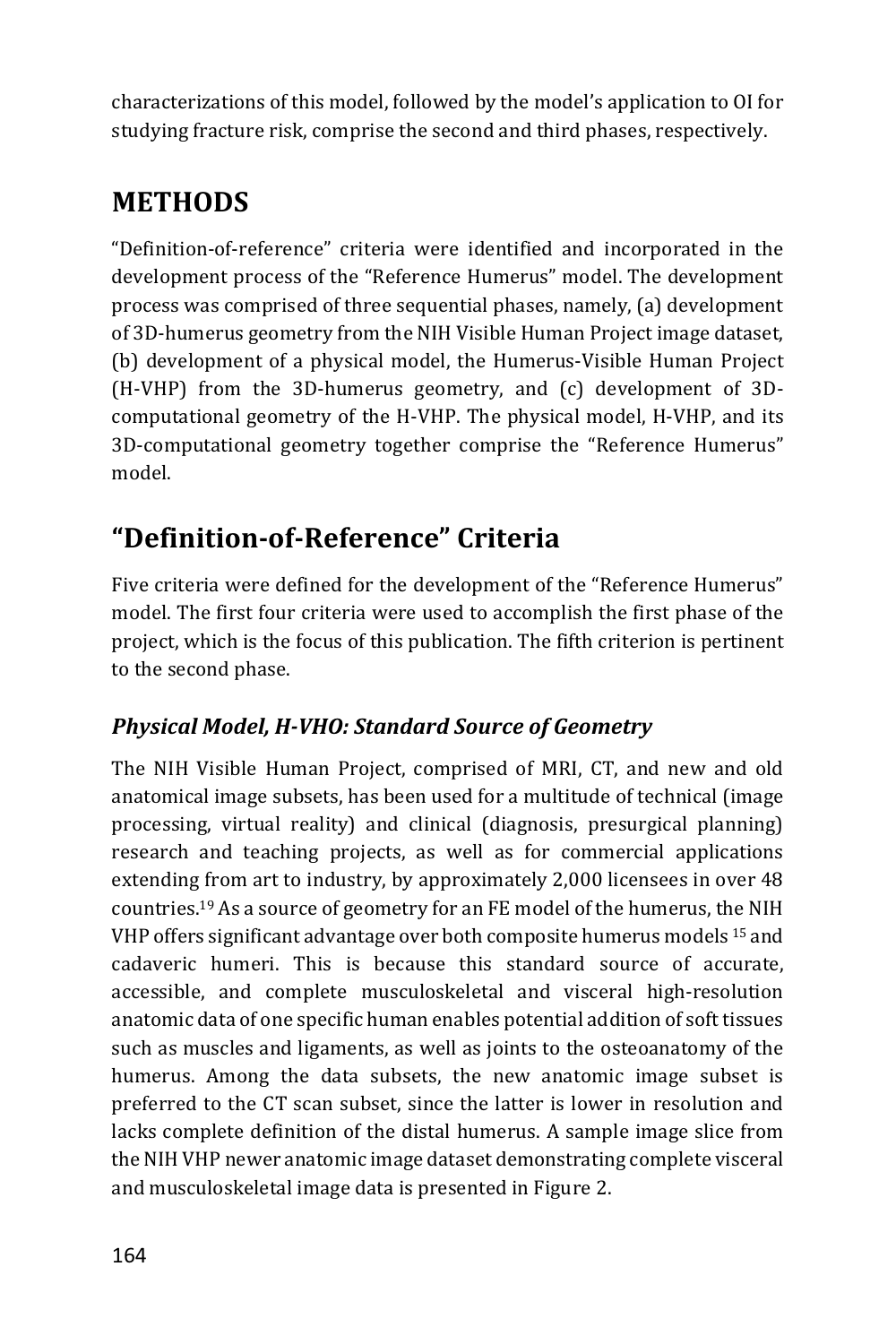

Figure 2. Sample image slice from the NIH VHP newer anatomic image dataset demonstrating complete visceral and musculoskeletal image data (distributed by National Technical Information Service, Springfield, VA 22161).

#### **Standard Physical Model, H-VHP: Standard Development Protocol**

Standard image segmentation techniques and software (Image  $[21]$  and Mimics, Materialise US, 44650 Helm Court, Plymouth, MI 48170, USA) were first identified from literature as part of the design process to create a 3Dhumerus geometry from the Visible Human Project image dataset. The development criteria required identification of a standard manufacturer of long bone models, modification of the 3D-humerus geometry as per the physical model (H-VHP) manufacture requirements, and consensus on the minimum acceptable standards for the rapid prototyping manufacturing process.

#### **Physical Model, H-VHP: Standard Materials of Manufacture**

State-of-the-art cortex-simulation and cancellous-simulation materials were chosen to manufacture the physical (H-VHP) model. The cortex-simulation material is comprised of short-fiber reinforced epoxy, and the cancelloussimulation material is made of rigid polyurethane foam. Manufacturer documented properties for the 4<sup>th</sup> generation cortex-simulation material include longitudinal and transverse tensile moduli of 16.0 and 10.0 GPa, respectively, a compressive longitudinal modulus of 16.7 GPa, and material density of 1.64 gm/cc. Cancellous- simulation material properties include a modulus of 0.155 GPa, and density of 0.27 gm/cc.<sup>15</sup>

#### **Standard 3D-Computational Geometry of H-VHP: Development Criteria**

A standardized protocol involving sequential image processing (Mimics, Materialise US, Plymouth, MI 48170, USA), computer aided design (Solidworks, Dassault Systèmes SolidWorks Corporation, Waltham, MA 02451), and finite element techniques (Abaqus, Simulia, Rising Sun Mills,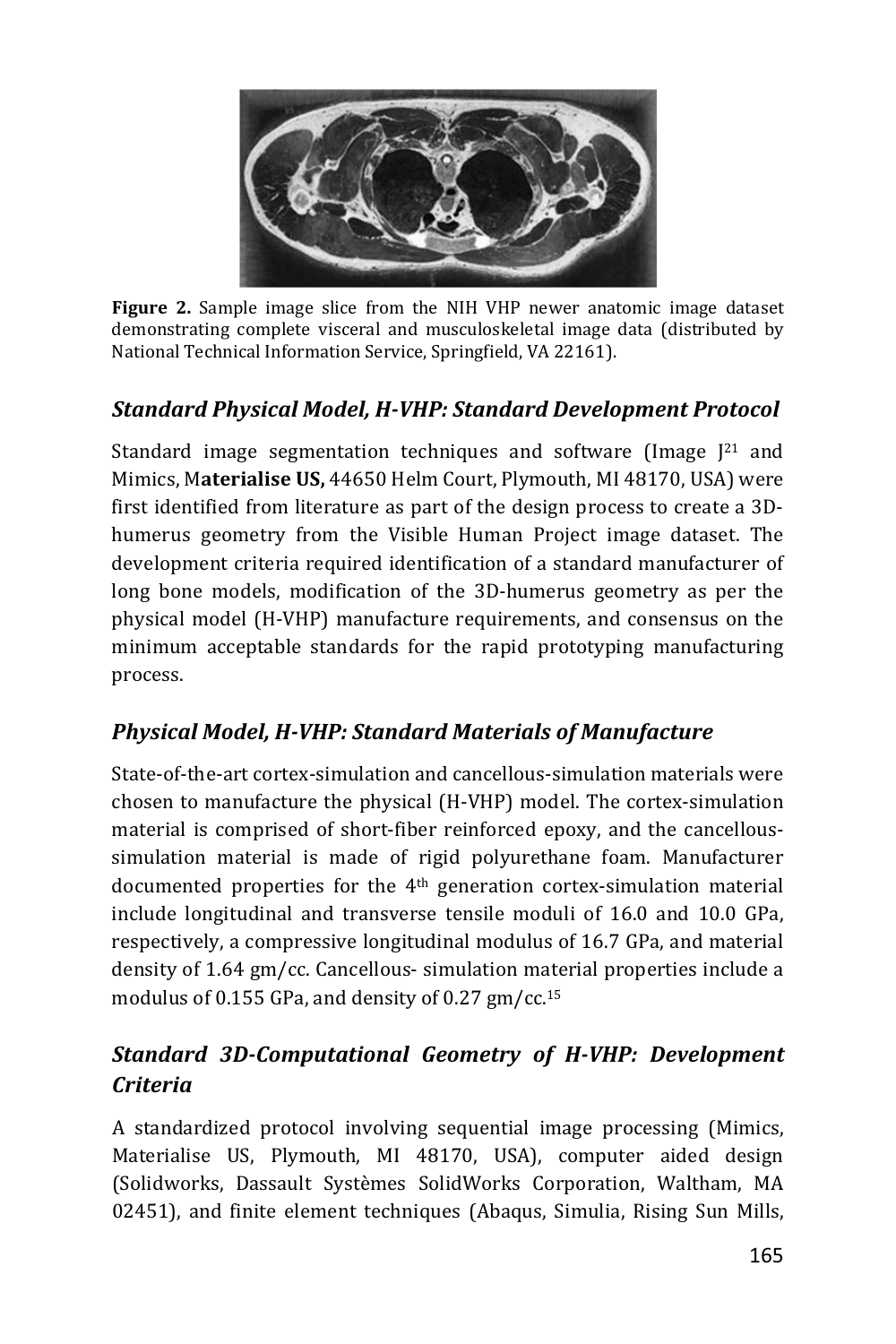Providence, RI, USA) was developed to derive the 3D-computational geometry from the physical model, H-VHP.

#### Reference Humerus: Clinical and Research Applicability Criteria

Protocols for the second phase of the project, namely, mechanical physical model, H-VHP, characterization of the and anatomic characterization of the corresponding 3D-computational geometry, were defined in accordance with this criterion. The protocol for mechanical characterization was guided by studies on experimental evaluation of mechanical properties of other composite and cadaveric humeri.<sup>22</sup> The anatomic characterization protocol was defined with reference to literature on surgical procedures and shoulder and elbow arthroplasty implant design.<sup>23,24</sup> Figure 3 presents some of the surgical anatomic parameters of the humerus that were identified.

### "Reference Humerus" Model Development

#### Development of 3D-Humerus Geometry from the Visible Human **Project Image Dataset**

Cross-sectional anatomic image slices from the Visible Human Project Male Thorax image dataset were imported into Image I for preliminary evaluation. For the purpose of further importing these slices into Mimics, the image slices were converted into a stack of .bmp format images using the Batch Converter tool in Image J. However, preliminary examination of the dataset revealed three misaligned slices. To accurately realign these image slices using the StackReg tool in Image J, the .bmp data stack was converted into three .tiff data stacks, with an overlap of one image for each consecutive set. The three tiff stacks were then realigned using the StackReg tool, and were converted back into one accurately aligned .bmp format stack. However, owing to the large image data size (9.7 MB/ image) as well as limitations on the size of imported stacks in Mimics, the data had to be imported from Image I into Mimics as three contiguous .bmp subset image stacks.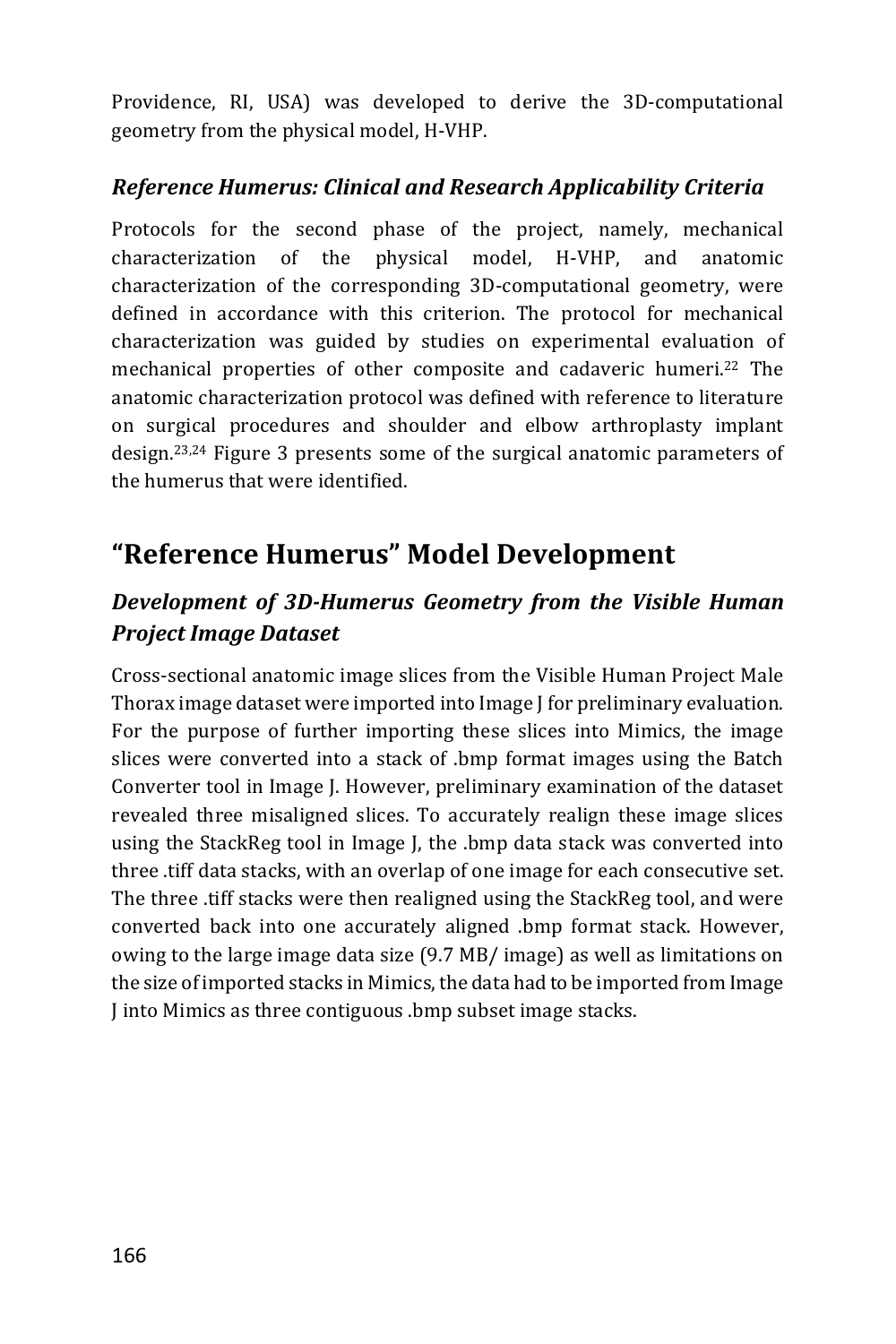

Figure 3. Surgical anatomic parameters of the humerus identified from the literature on shoulder and elbow arthroplasty for future anatomic characterization of the "Reference-Humerus" model. A. Humerus anatomic best-fits; b. Proximal humerus parameters; c. Distal humerus parameters. Parameters Illustrated: 1. Inclination; 2. Proximal Articular Surface radius; 3. Humeral Head height; 4. Humeral Head to Greater Tuberosity height; 5.Greater Tuberosity width; 6. Lesser Tuberosity -Anterior Offset; 7. Humeral Head - Posterior Offset; 8. Humeral Head - Total Offset; 9.Humeral Head - Medial Offset; 10.Greater tuberosity - Lateral Offset; 11. Trochlear Sulcus — Radius of Curvature; 12. Capitellum — Radius of Curvature; 13. Distal Flexion Extension Axis — Medial Offset: 14. Distal Flexion Extension Axis length; 15. Distal Flexion Extension Axis - Anterior Offset.

Mimics 9.0 was then used to window, threshold and segment the crosssectional image slices within the stacks to include a smaller image area surrounding the humerus, and thus reduce the overall data size of each stack. The resulting three smaller sized stacks were combined into one, and reprocessed with windowing and thresholding to segment out the *outer* cortex, inner cortex/outer cancellous and inner cancellous surfaces. The three fine triangular geometric mesh surfaces were refined further and exported in stl format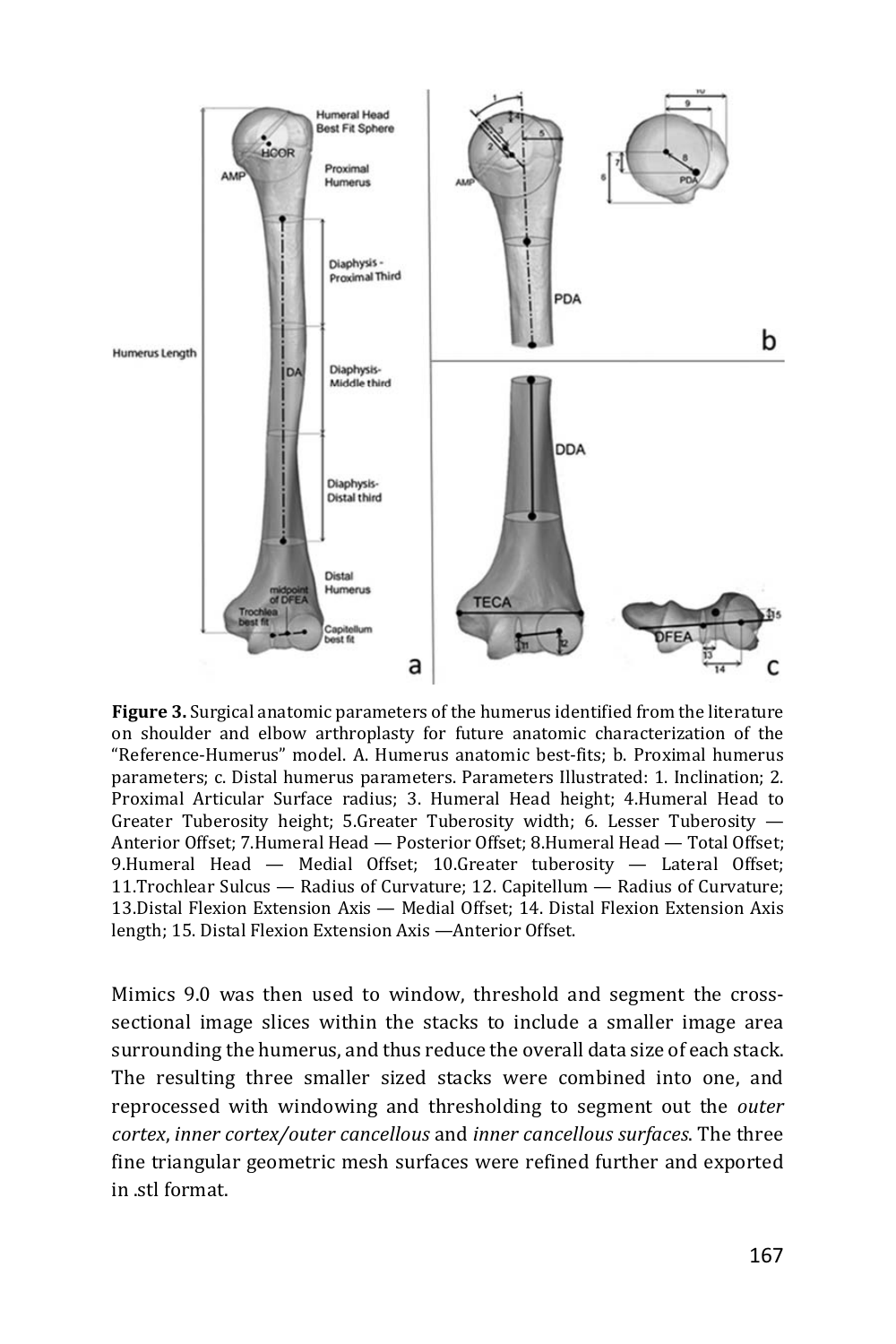#### Development of Physical Model, H-VHP from 3D-Humerus Geometry

The outer cortex and inner cortex/outer cancellous surface geometries (.stl format) were sent to a standard manufacturer of composite bones, Sawbones Worldwide (Pacific Research Labs, Vashon, WA, USA). Based upon these two stl files, stereolithography files were generated, which were used to create individual molds for the cortex and the core, respectively, using the rapid prototyping technique. Additional manufacturing requirements necessitated the use of two transverse cross-pins, one each in the proximal and distal segments of the humerus, and a mandrel that spanned approximately the proximal three-fourths of the length of the model and exited at the proximal end.

The initial step in the model manufacturing process from the molds required the placement of the mandrel and crosspins into the core mold. The cavity of the core mold was filled with solid polyurethane foam cancellous-simulation material to encapsulate the mandrel and cross-pins. The core was then transferred to the cortex mold, where it was suspended in place by the mandrel and the cross-pins. Short-glass fiber reinforced epoxy cortexsimulation material was then injected around the core. Following heatcuring, the mandrel and cross-pins were removed, the model was cooled down, and the parting line of the model was trimmed. The model was then heat post-cured and modified to regain the original anatomic configuration.

#### Development of 3D-Computational Geometry of the H-VHP

The physical model was scanned into 320 transverse sections using a CT scanner, at a resolution of 512 x 512 x 320 pixels, with a voxel size of 0.3mm x 0.3mm x 1.25mm at 8 bits. The transverse images were imported into Mimics, and mutually exclusive 3D cortical, cancellous and medullary surfaces of the H-VHP physical model were developed and exported as .stl files. To convert the stl files into a usable format for ABAQUS, the stl geometric mesh surface files (comprised of triangles) were imported into Solidworks.

Using the Scan-to-3D tool in Solidworks, the triangle mesh surfaces were then converted into polygon geometric mesh surfaces, since the polygons better approximated the curved osteoanatomy of the humerus, compared with triangles. The polygon geometry mesh surfaces were then imported into ABAQUS as three volumes. These three volumes, namely, the *cortical volume*, the cancellous volume, and the medullary canal volume were merged, while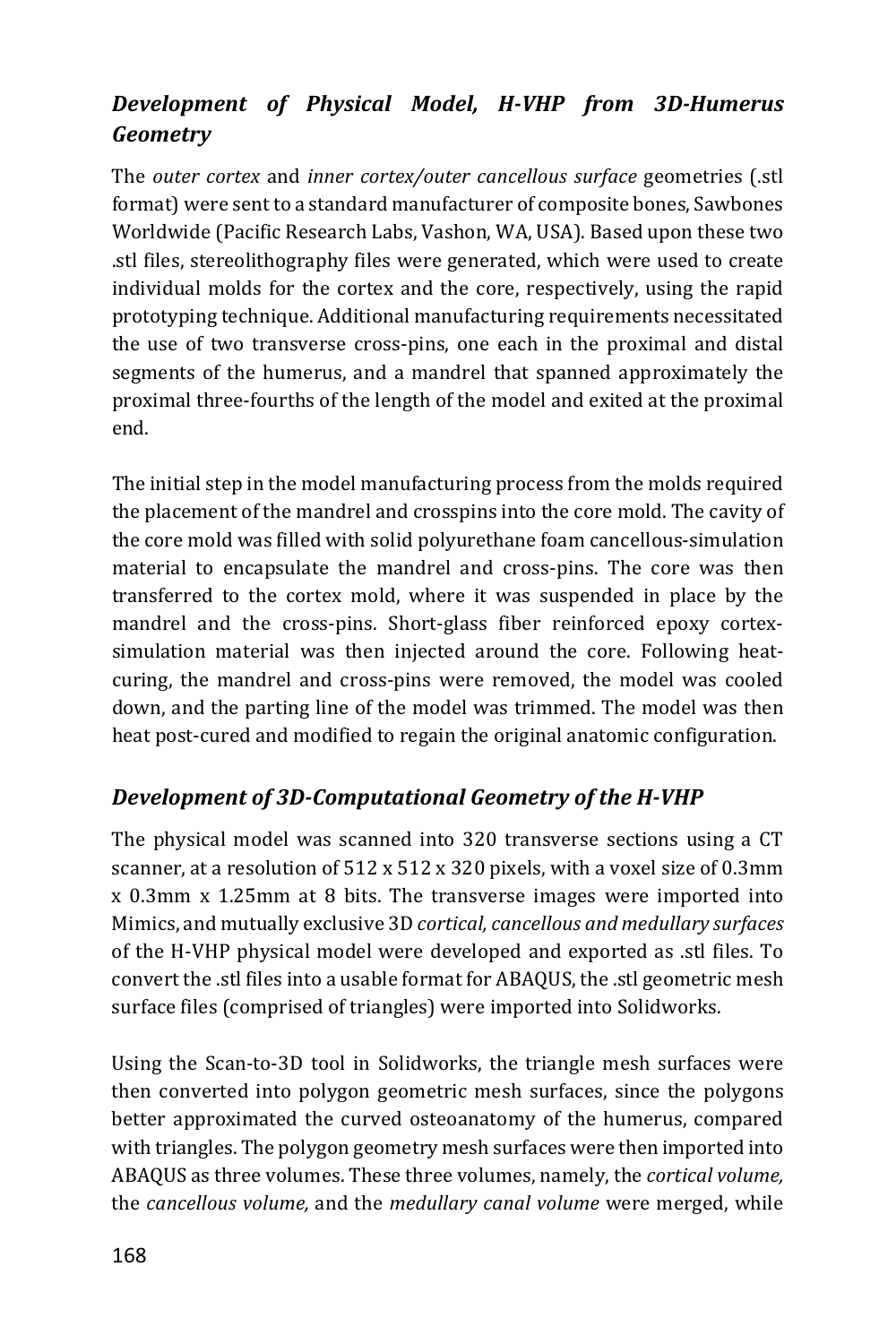retaining intersecting surfaces to ensure that consecutive volumes shared adjacent surfaces but did not overlap (Figure 4).



Figure 4. 3D-computational geometry of H-VHP: Cortical, cancellous and medullary canal volumes, with retained intersecting surfaces.

### **RESULTS**

### 3D Humerus Geometry Developed from the NIH Visible Human Project Image Dataset

The 3D-humerus geometry developed from the NIH Visible Human Project image dataset included three non-intersecting geometric mesh surfaces, namely, the outer cortex, inner cortex/outer cancellous and inner cancellous surfaces. Each mesh surface was composed of thousands of very small triangles that helped to closely approximate the curved surfaces in the humerus osteoanatomy. Anterior, posterior, lateral oblique and medial oblique views of the 3D-humerus geometry are presented in Figure 5.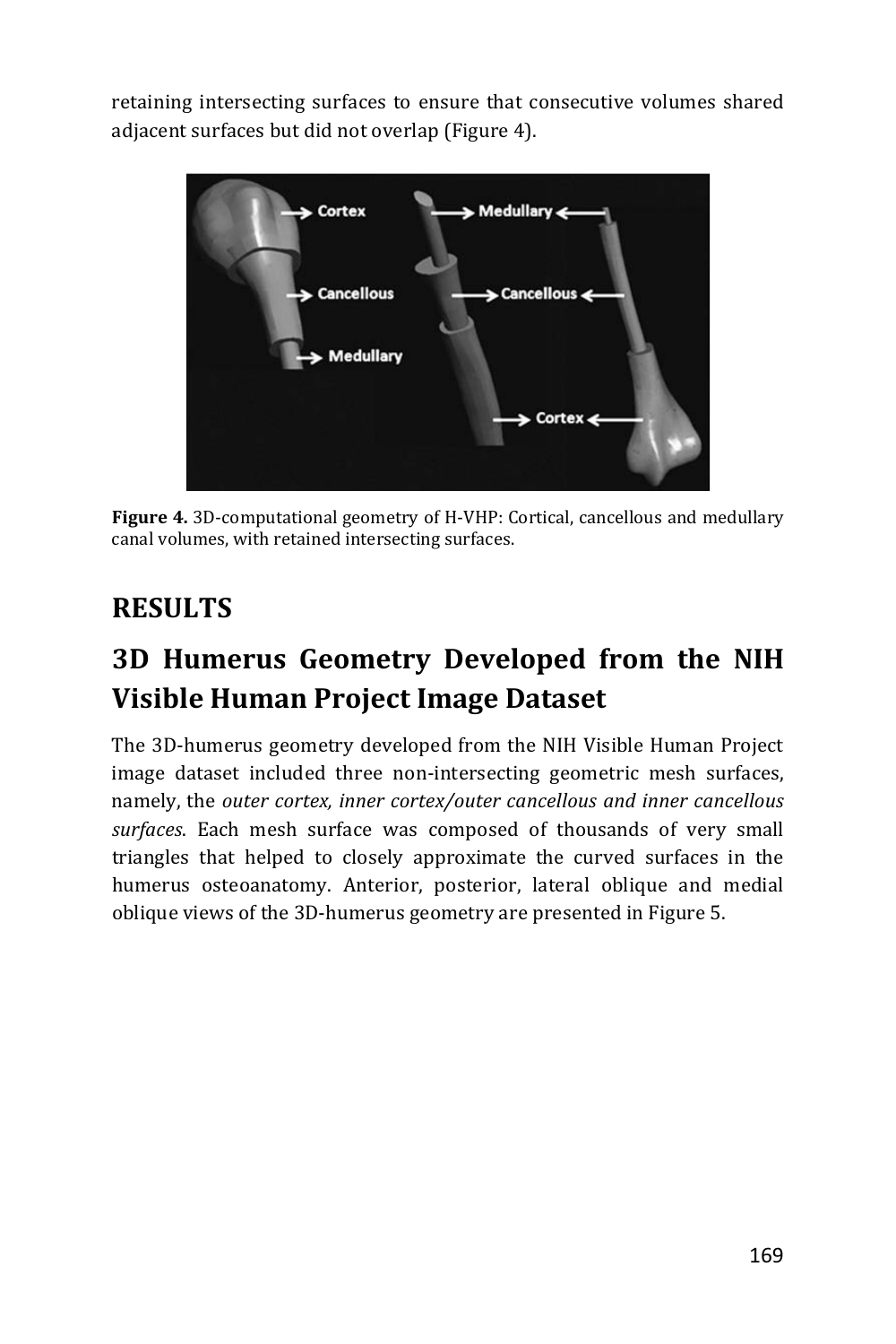

Figure 5. 3D-humerus geometry developed from the Visible Human Project image dataset.

### Reference Humerus Model

#### **Physical Model, H-VHP**

The layers of the physical model were identical to the source 3Dcomputational geometry, and were comprised of the cortex and cancellous layers and a medullary canal. The cortex layer was the outer volume between the cortex mold and the core mold. The *cancellous layer* was the inner volume between the core mold and the mandrel. The *medullary canal* was the inner hollow cavity in the model that was open proximally and blind-ended distally, and was based upon the circular-cross-sectional tapered cylinder mandrel geometry. Anterior, posterior, lateral and medial views of the physical model, H-VHP, are presented in Figure 6.

#### 3D-Computational Geometry of the H-VHP

The 3D-computational geometry of the H-VHP was comprised of three surfaces, and three derivative non-overlapping, contiguous volumes. The three surfaces were the outer cortical surface, the inner cortical/outer cancellous surface, and the inner cancellous surface. The three volumes were the outer cortical volume, between the outer and inner cortical surfaces, the inner cancellous volume, between inner cortical and inner cancellous surface, and the medullary canal volume, based upon the mandrel geometry. Anterior, posterior, lateral oblique and medial oblique views of the 3Dcomputational geometry of the H-VHP are presented in Figure 7.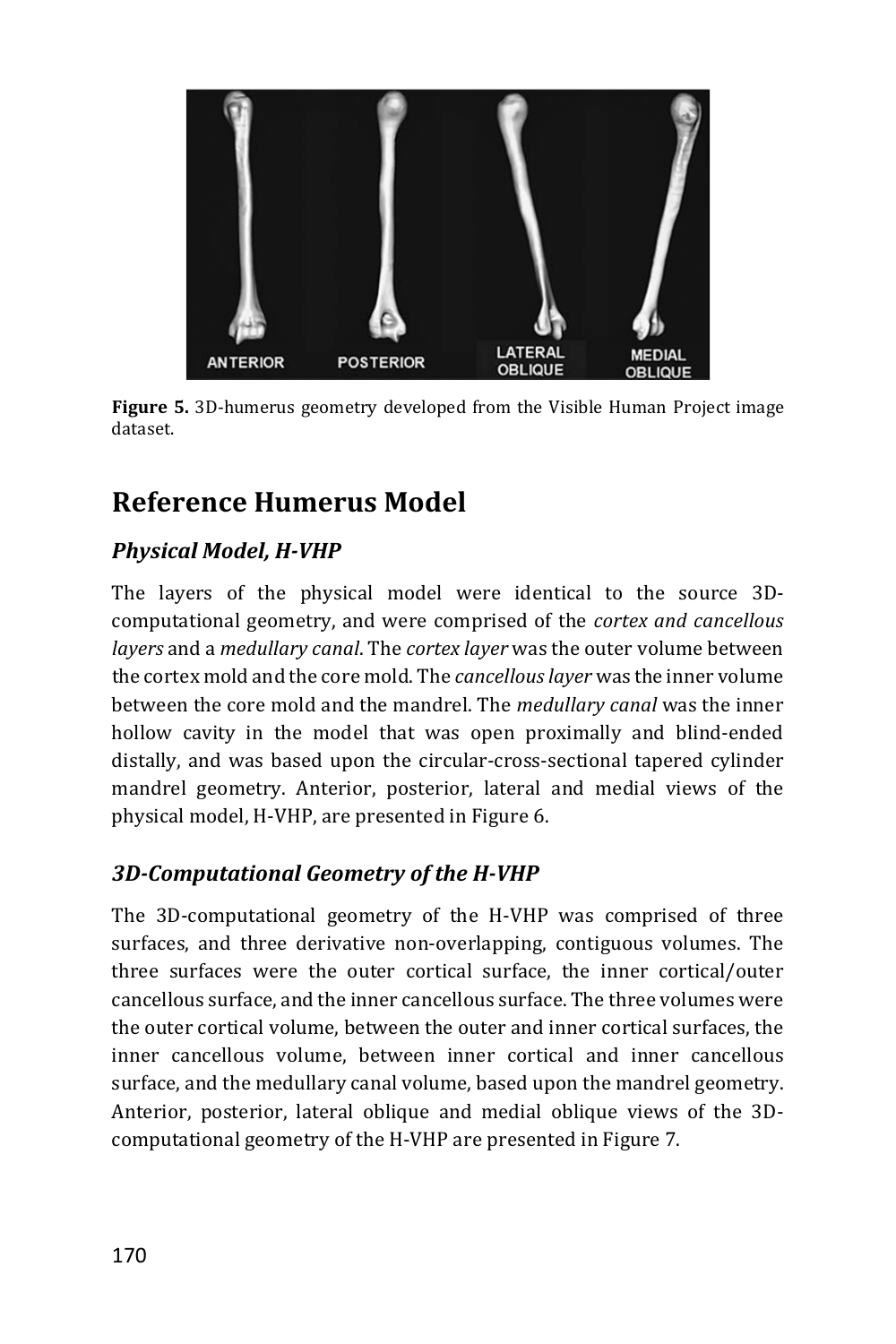

Figure 6. Physical model, H-VHP.



Figure 7. 3D-Computational geometry of the H-VHP.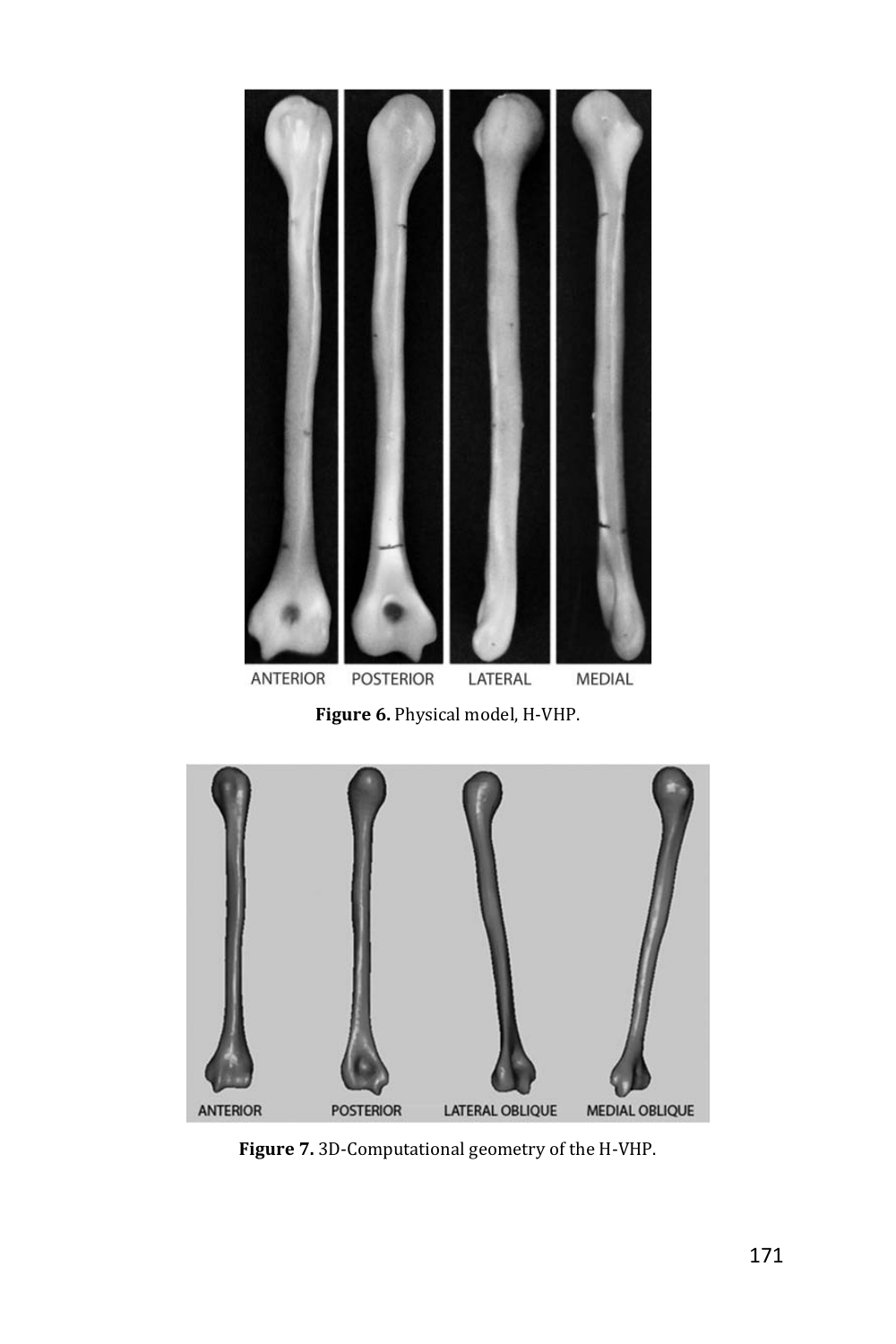### **DISCUSSION**

The "Reference Humerus" model, developed based upon "definition-ofreference" criteria, from the NIH Visible Human Project, is a biomechanical tool with many applications. The model is comprised of comprising a structurally characterized physical model, H-VHP, and anatomically characterized corresponding 3D-computational geometry. Some possible clinical applications include surgical technique practice on the physical model, H-VHP, and presurgical planning with the 3D-computational geometry. Potential research applications include evaluation of traumafixation and arthroplasty implants using both the physical model and the geometry. The 3D-computational geometry can also be used for the development of finite element (FE) models of the humerus, which can then be used to study various musculoskeletal pathologies, including osteoporosis, bone metastasis, and OI.

Many characteristic features of OI make the evaluation of fracture risk in this pathology amenable to study by the FE method (Pathology-specific FE modeling). First, the skeletal system is the major system affected by the underlying qualitative/quantitative alteration in Type I collagen.<sup>3</sup> Since the FE method is already a well documented tool for studying other musculoskeletal pathologies,<sup>25</sup> and bones and muscles can be modeled with anatomic accuracy in FE simulations, this method is suitable for studying the skeletal manifestations in OI. Second, the clinical predisposition to fracture can be correlated with the magnitude and distribution of predefined fracture criteria parameters such as Von Mises stress and principal strain<sup>26</sup> that are provided by the FE solver. Third, the alteration in material properties of bone in OI, especially the longitudinal modulus, can be easily incorporated into the FE model.

Combined with bone material property and cross-sectional geometry information specific to OI, the "Reference Humerus" model, with its undeformed 3D-computational geometry, is sufficient to study the quantitative effect of altered material properties and cross-sectional geometry on fracture risk in OI. Preliminary sensitivity studies conducted by the authors indicate maximum sensitivity of fracture-risk strain criteria to the longitudinal modulus of the cortex (among material property parameters), followed by the cortical thickness and the cortical crosssectional area (among cross-sectional geometry parameters).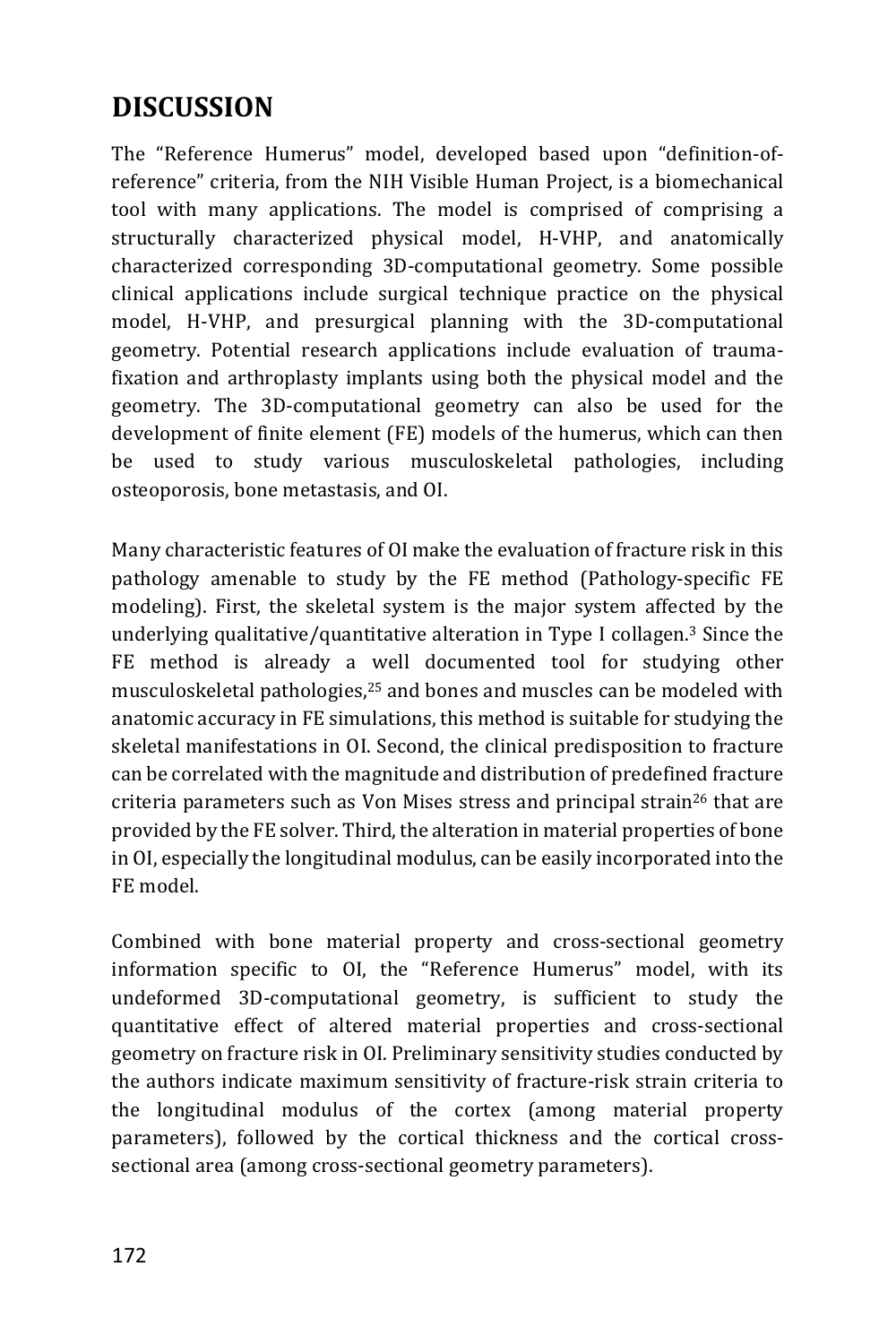Additional OI population patient-specific inputs to the pathology-specific FE model developed from the "Reference Humerus" model (Patient-specific FE modeling) can guide management of individual OI patients. The two main inputs include deformity and (kinetic and kinematic) motion analysis data. Patient-specific humeral geometry of the deformity can be obtained noninvasively using radiographic methods. These methods could involve lowsingle-plane (plane-of-maximum-deformity) or two-plane radiation (orthogonal) digital X-rays or, less likely, given the radiation concerns in weakened bone, higher-radiation CT scans. The 2D-geometric information can then be used to alter the "Reference Humerus" model 3D-computational geometry<sup>27</sup> to closely simulate patient-specific humerus geometry (OI patient-specific "Reference Humerus" FE model).

Patient-specific motion analysis data can be obtained from task-specific clinical trials, such as for Loftstrand crutch-aided ambulation. This data can then be incorporated into the OI patient-specific "Reference Humerus" FE model as loads and boundary conditions to develop an OI patient-specific task-specific "Reference Humerus" FE model. These models can provide quantitative output on the magnitude and distribution of strains in the humerus model specific to the task, which could then be used to guide individualized rehabilitation of patients.

An additional input that can increase the sophistication of the FE model for Loftstrand crutch-aided ambulation is the electromyography (EMG) data of shoulder and elbow muscles that attach on the humerus and are involved in this task. The important muscles are the Biceps for flexion, Triceps for extension, Deltoid for abduction, and Pectoralis major and Latissmus dorsi for adduction.<sup>28</sup> The EMG data can be used to derive muscle force magnitude<sup>29</sup> using muscle-modeling software.<sup>30</sup> This information on magnitude can be combined with task-specific line(s) of muscle action data in extant literature<sup>31</sup> to model EMG-based muscle action as force vectors. Individual muscle force vectors can then be applied as distributed vector loads at the respective muscle attachments on the "Reference Humerus" model 3D-computational geometry to include the effect of the major muscles in determining humerus fracture risk in OI.

While accurate mapping of the muscle attachments on to the "Reference" Humerus" model 3D-computational geometry is a work in progress, the available image data from the same-source complete musculoskeletal NIH Visible Human Project image dataset will ensure accuracy. Future design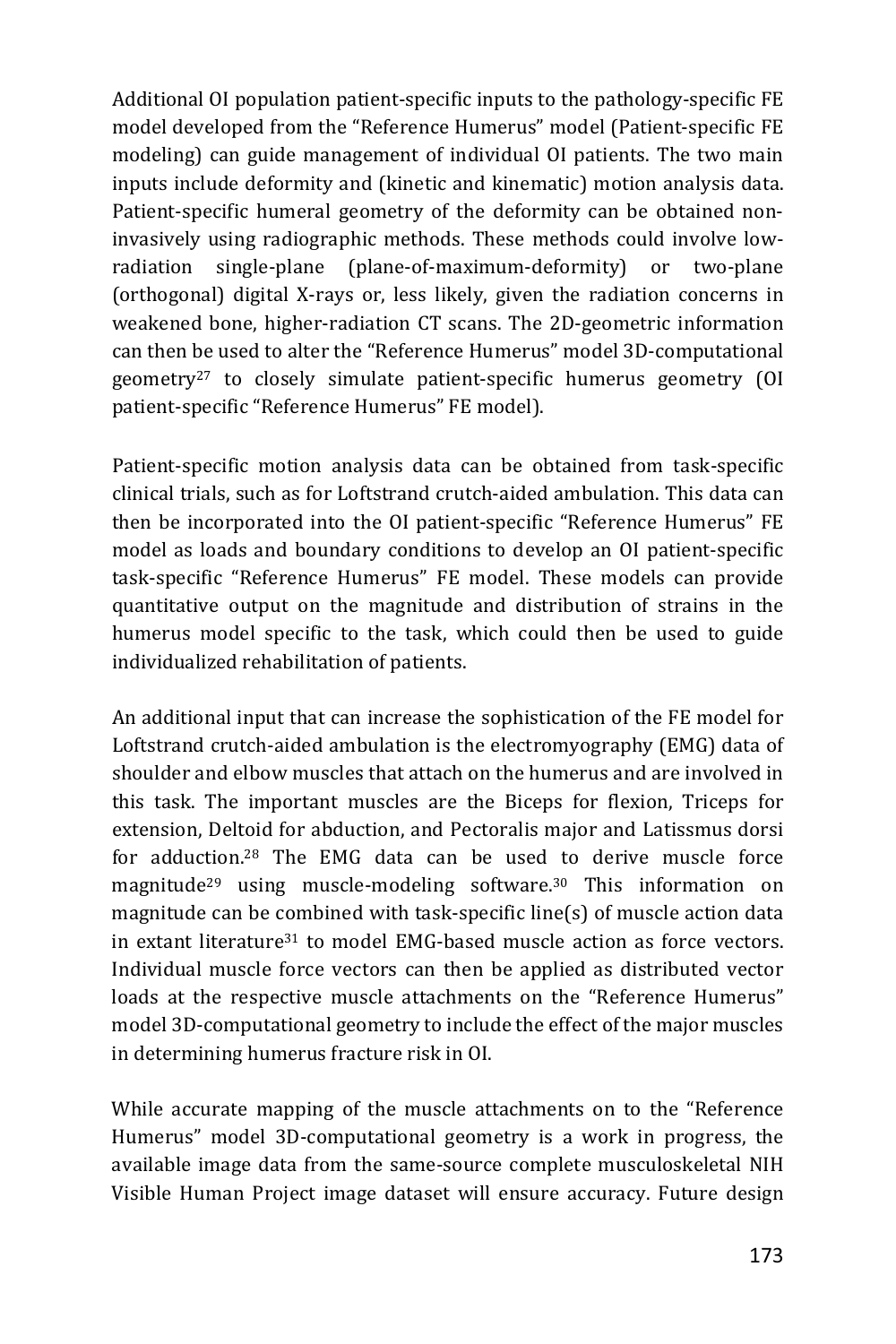work on the "Reference Humerus" model includes development of shoulder and elbow FE models. While the utility of this tool by our research group is focused on OI, the availability of this tool to the research community for studying humerus involvement in trauma/musculoskeletal pathology is also planned. Ultimately, it is hoped that this tool will contribute to the current initiative towards standardization and establishment of worldwide data repositories.

### **ABBREVIATIONS AND SPECIFIC TERMINOLOGY**

| FF.              | Finite element                                      |
|------------------|-----------------------------------------------------|
| H-VHP            | Physical model of the humerus derived from the 3D   |
|                  | humerus geometry of the Visible Human Project       |
| NIH VHP          | National Institutes of Health Visible Human Project |
| ΩI               | Osteogenesis imperfecta                             |
| Reference-       | H-VHP and its 3D-Computational Geometry             |
| Humerus          |                                                     |
| 3D-Humerus       | Humerus geometry derived from the NIH VHP           |
| Geometry         |                                                     |
| 3D-Computational | Computational geometry derived from the physical    |
| Geometry         | model, H-VHP                                        |

### **REFERENCES**

- $1<sub>1</sub>$ King JD, Bobechko WP. Osteogenesis Imperfecta: an orthopaedic description and surgical review. *J Bone Joint Surg Br.* 1971;53-B(1):72-89.
- $2.$ Falvo KA, Root L, Bullough PG. Osteogenesis Imperfecta: clinical evaluation and management. *J Bone Joint Surg Am.* 1974; 56(4):783-793.
- Sillence DO, Senn A, Danks DM. Genetic heterogeneity in Osteogenesis Imperfecta.  $3.$ J Med Genet. 1979;16:101-116.
- 4. Wekre LL, Eriksen EF, Falch JA. Bone mass, bone markers, and prevalence of fractures in adults with Osteogenesis Imperfecta. Arch Osteoporos. 2011;6(1- $2):31-38.$
- 5. Zionts LE, Nash JP, Rude R, Ross T, Stott NS. Bone mineral density in children with mild Osteogenesis Imperfecta. J Bone Joint Surg Br. 1995;77(1):143-147.
- 6. Fan Z, Smith PA, Harris GF, Rauch F, Bajorunaite R. Comparison of nanoindentation measurements between Osteogenesis Imperfecta Type III and Type IV and between different anatomic locations (femur/tibia versus iliac crest). Connect Tissue Res. 2007;48(2):70-75.
- 7. Fan Z, Smith PA, Eckstein EC, Harris GF. Mechanical properties of OI type III bone tissue measured by nanoindentation. J Biomed Mater Res A. 2006;79(1):71-77.
- 8. Jones SJ, Glorieux FH, Travers R, Boyde A. The microscopic structure of bone in normal children and patients with Osteogenesis Imperfecta: a survey using backscattered electron imaging. Calcif Tissue Int. 1999;64(1):8-17.
- Rauch F, Travers R, Parfitt AM, Glorieux FH. Static and dynamic bone 9. histomorphometry in children with Osteogenesis Imperfecta. Bone. 2000;26(6):581-589.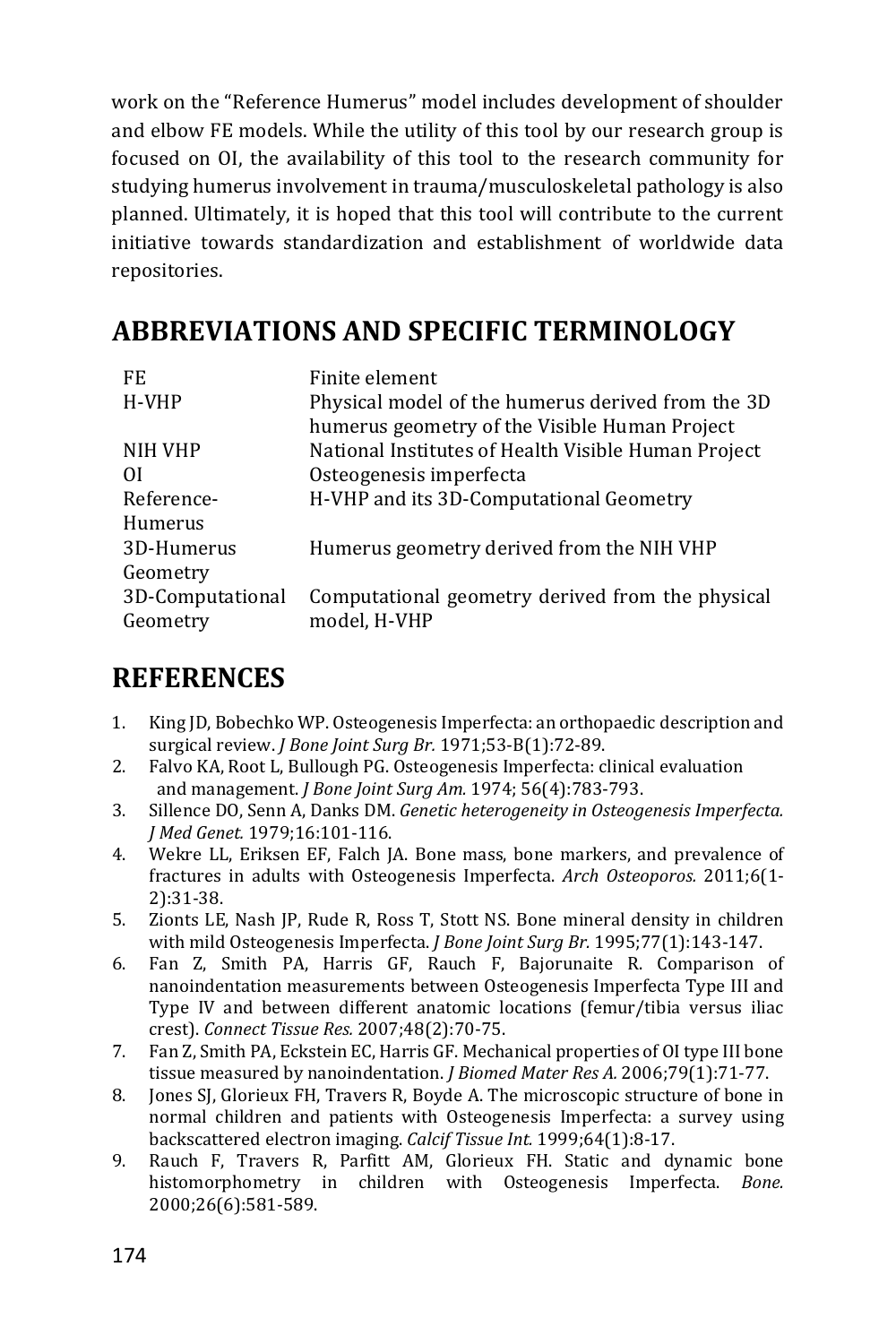- 10. Gatti D, Colapietro F, Fracassi E, Sartori E, Antoniazzi F, Braga V, Rossini M, Adami S. The volumetric bone density and cortical thickness in adult patients affected by Osteogenesis Imperfecta. J Clin Densitom. 2003;6(2):173-177.
- 11. Hanscom DA, Winter RB, Lutter L, Lonstein JE, Bloom BA, Bradford DS. Osteogenesis Imperfecta. Radiographic classification, natural history, and treatment of spinal deformities. J Bone Joint Surg Am.1992;74(4):598-616.
- 12. Primorac D, Rowe DW, Mottes M, Barisić I, Anticević D, Mirandola S, Gomez Lira M, Kalajzić I, Kusec V, Glorieux FH. Osteogenesis Imperfecta at the beginning of bone and joint decade. Croat Med J. 2001;42(4):393-415.
- 13. Amako M, Fassier F, Hamdy RC, Aarabi M, Montpetit K, Glorieux FH. Functional analysis of upper limb deformities in Osteogenesis Imperfecta. *J Pediatr Orthop.* 2004;24(6):689-694.
- 14. Slavens BA, Bhagchandani N, Wang M, Smith PA, Harris GF. An upper extremity inverse dynamics model for pediatric Lofstrand crutch-assisted gait. J Biomech. 2011;44(11):2162-2167.
- 15. Sawbones Worldwide website. http://www.sawbones.com. Accessed February 19.2012.
- 16. Sangiorgio SN, Ebramzadeh E, Longjohn DB, Dorr LD. Effects of dorsal flanges on fixation of a cemented total hip replacement femoral stem. J Bone Joint Surg Am. 2004;86-A(4):813-820.
- 17. Peindl RD, Zura RD, Vincent A, Coley ER, Bosse MJ, Sims SH. Unstable proximal extraarticular tibia fractures: a biomechanical evaluation of four methods of fixation. *J Orthop Trauma.* 2004;18(8):540-545.
- 18. Taddei F, Martelli S, Reggiani B, Cristofolini L, Viceconti M. Finite-element modeling of bones from CT data: sensitivity to geometry and material uncertainties. IEEE Trans Biomed Eng. 2006;53(11):2194-2200.
- Institutes of Health Visible 19. National Human Project website. http://www.nlm.nih.gov/research/visible/visible\_human.html. Updated Feb 19 2012. Accessed Feb 19, 2012.
- 20. Viceconti M, Casali M, Massari B, Cristofolini L, Bassini S, Toni A. The 'standardized femur program' proposal for a reference geometry to be used for the creation of finite element models of the femur. *J Biomech*. 1996; 29(9):1241.
- 21. Abramoff MD., Magelhaes PJ, Ram SJ. Image Processing with ImageJ. Biophotonics International. 2004; 11(7):36-42.
- 22. Grover P, Albert C, Wang M, Harris GF. Mechanical characterization of fourth generation composite humerus Proceedings of the Institution of Mechanical Engineers, Part H: Journal of Engineering in Medicine. 2011; 225(12):1169-1176.
- 23. Pearl ML. Proximal humeral anatomy in shoulder arthroplasty: Implications for prosthetic design and surgical technique. *J Shoulder Elbow Surg.* 2005;14(1 Suppl S<sub>1:99S-104S</sub>.
- 24. Brownhill JR, King GJ, Johnson JA. Morphologic analysis of the distal humerus with special interest in elbow implant sizing and alignment. J Shoulder Elbow Surg. 2007;16(3 Suppl):S126-132.
- 25. Büchler P, Ramaniraka NA, Rakotomanana LR, Iannotti JP, Farron A. A finite element model of the shoulder: application to the comparison of normal and osteoarthritic joints. Clin Biomech (Bristol, Avon). 2002;17(9-10):630-639.
- 26. Nalla RK, Kinney JH, Ritchie RO. Mechanistic fracture criteria for the failure of human cortical bone Nature Materials 2003; 2:164-168.
- 27. Zheng G, Gollmer S, Schumann S, Dong X, Feilkas T, González Ballester MA. A 2D/3D correspondence building method for reconstruction of a patient-specific 3D bone surface model using point distribution models and calibrated X-ray images. Med Image Anal. 2009;13(6):883-899.